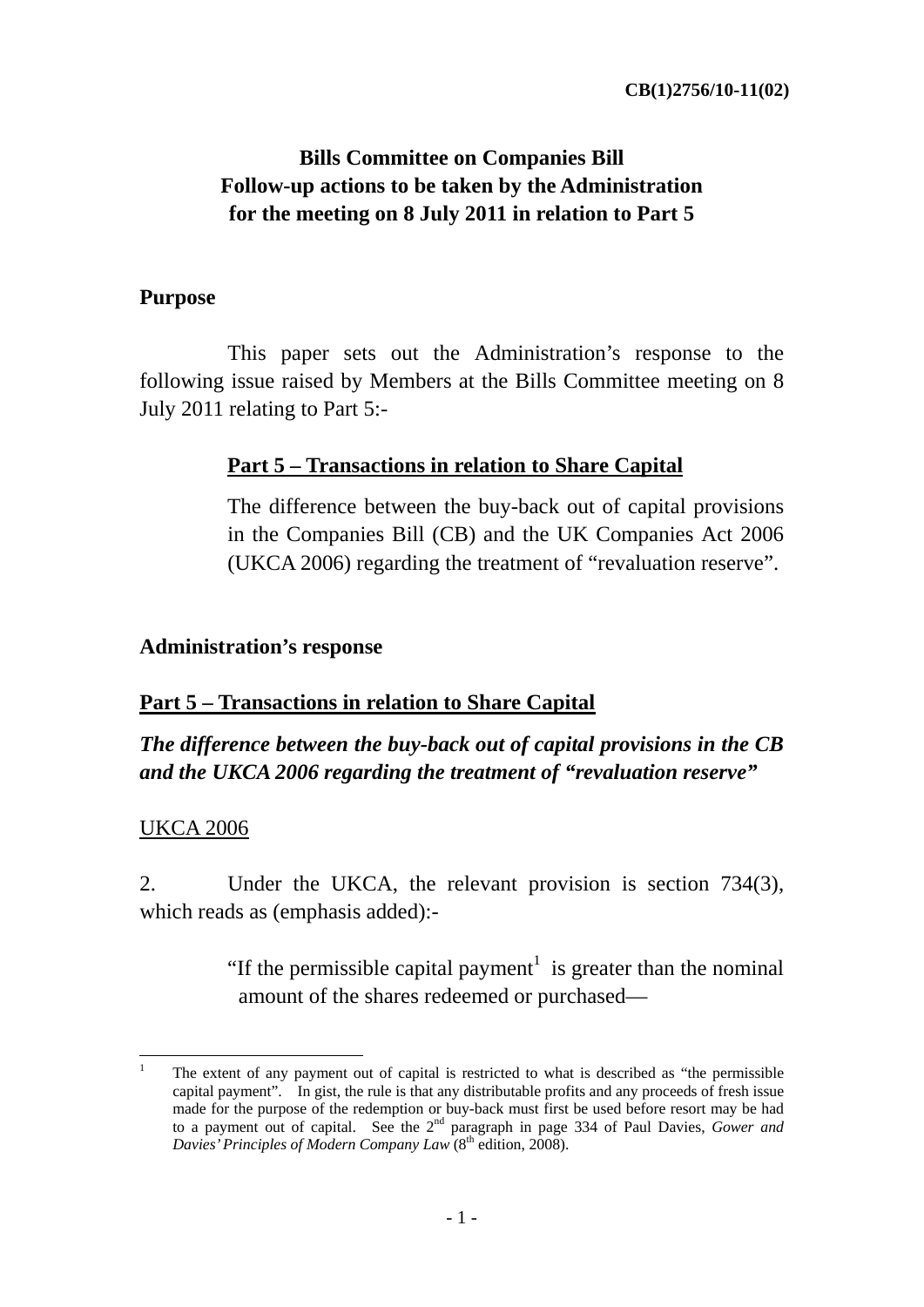- (a) the amount of any capital redemption reserve, share premium account or fully paid share capital of the company, and
- (b) any amount representing unrealised profits of the company for the time being standing to the credit of any revaluation reserve maintained by the company,

may be reduced by a sum not exceeding (or by sums not in total exceeding) the amount by which the permissible capital payment exceeds the nominal amount of the shares."

## CB

3. Under the CB, clause 264(2) sets out that:-

 "On redemption or buy-back of its own shares, a company must—

- (a) reduce the amount of its share capital if the shares were redeemed or bought back out of capital;
- (b) reduce the amount of its profits if the shares were redeemed or bought back out of profits; or
- (c) reduce the amount of its share capital and profits proportionately if the shares were redeemed or bought back out of both capital and profits,

by the total amount of the price paid by the company for the shares."

#### UKCA 2006 *vs* CB

4. When comparing section 734(3) of the UKCA 2006 with clause 264(2) of the CB, the main difference is that under the CB, a buy-back may only be paid out of capital but not the unrealised revaluation reserve.